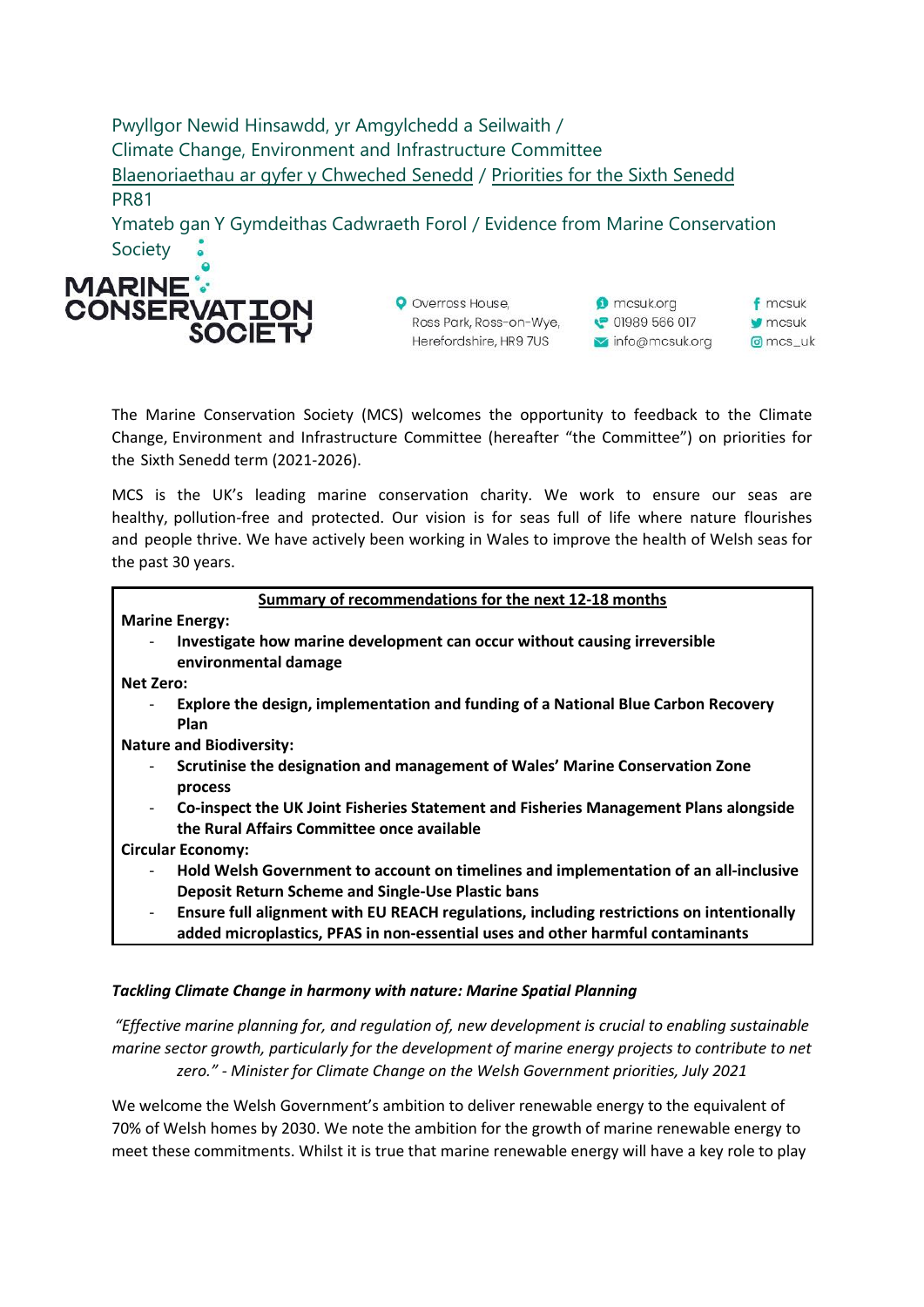in the move away from Wales's dependency on fossil fuels, development of this type of energy is not without its challenges - particularly, avoiding destruction and disturbance to marine life and the

habitats on which they depend. We cannot allow the need for marine renewable energy to exacerbate the nature emergency we are experiencing in Wales.

We recommend that the Committee considers investigating how the ambition for marine renewable energy in Wales can be realised without causing irreversible damage to Marine Protected Areas.

### *Tackling Climate Change in harmony with nature: Blue Carbon*

*" … we also need to understand what the seas already deliver for us in terms of carbon sequestration and to enhance that where we can, and to stop degrading it in ways which are utterly unnecessary." - Minister for Climate Change, MCS Sensational Seas Event, June 2021*

It is encouraging that the Minister recognises the importance of our blue carbon habitats in sequestering carbon. In order to meet the ambitious target to becoming carbon net-zero by 2050, it is critical we look towards the ocean and its immense carbon storing capabilities. An NRWcommissioned report in 2020 revealed that blue carbon habitat in the Welsh National Marine Plan area presently stores at least 10 years' worth of Wales' carbon emissions. Not only do these habitats act as effective carbon stores, but equally are efficient at absorbing storm energy; thus, acting as a natural flooding solution.

We recommend the Committee explore the development, implementation and funding of a National Blue Carbon Recovery Plan designed to maintain and enhance our invaluable marine blue carbon habitats.

# *Restoration and protection of one of Wales's most important natural assets – the marine environment*

*"Our vision for our seas is that they are clean, healthy, safe, productive, and biologically diverse. Wales has important marine habitats, such as seagrass forests and saltmarshes. Our approach is structured around assessment, protection and management, and restoration." - Minister for Climate Change on the Welsh Government priorities, July 2021*

We welcome the Minister's continued commitment to seas that are "*clean, healthy, safe, productive and biologically diverse*" (a commitment made by all four UK nations within the UK Marine Policy Statement, 2011). Given that the Minister does not elaborate on priorities here, we thought it would be useful to set out our priorities for the Committee:

We recommend that the Committee scrutinises the identification, designation and management of the Marine Conservation Zones process in Wales over the next 12 months. The process of identifying sites is already severely delayed in Wales.

The Committee should work with the Rural Affairs Committee to consider scrutinising the UK Joint Fisheries Statement and the Fisheries Management Plans once these are made available.